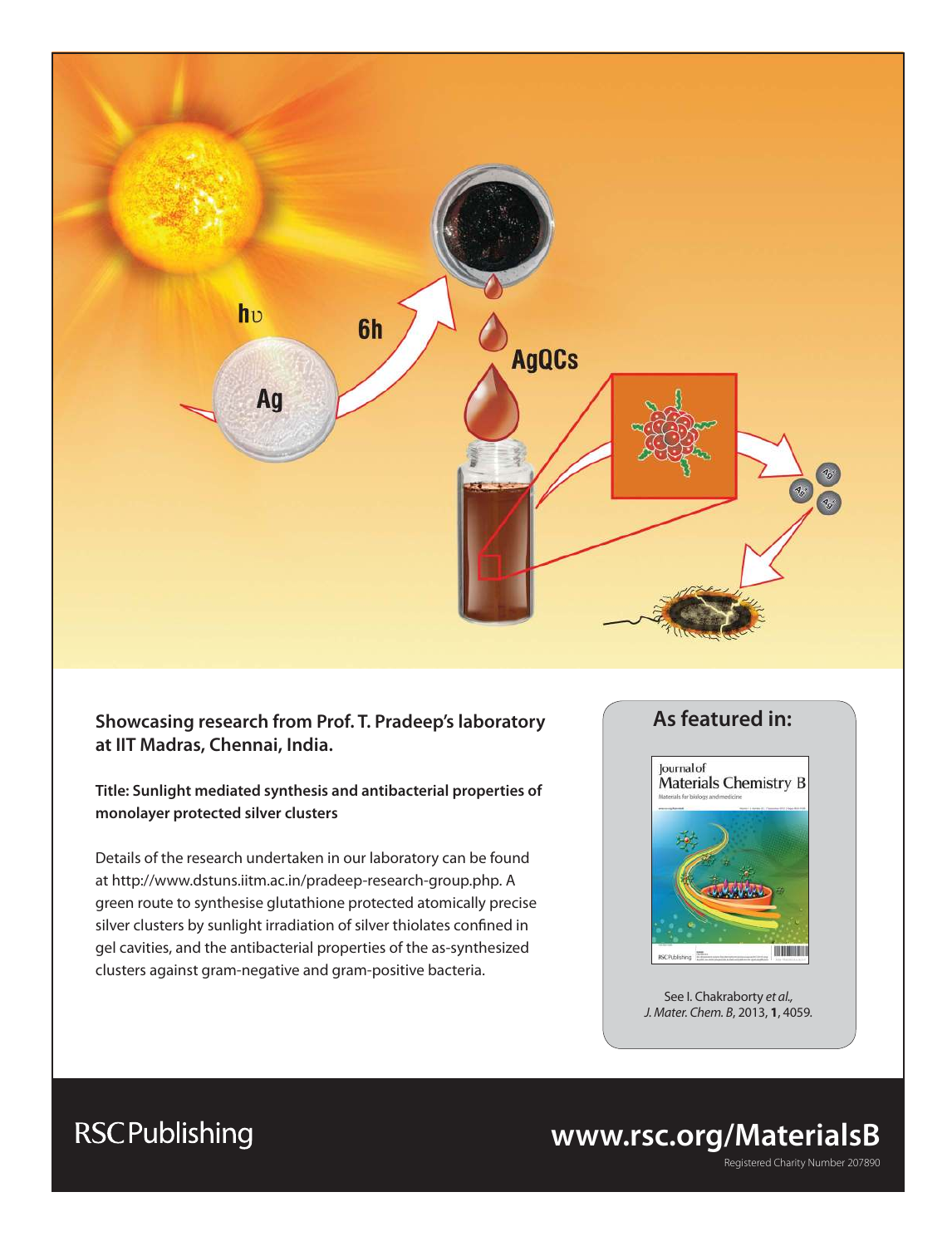# Journal of Materials Chemistry B

### PAPER

Cite this: J. Mater. Chem. B, 2013, 1, 4059

Received 26th April 2013 Accepted 17th June 2013 DOI: 10.1039/c3tb20603c

www.rsc.org/MaterialsB

### Introduction

Few-atom noble metal clusters (or quantum clusters, QCs) with discrete electronic structures, exhibiting distinct HOMO–LUMO transitions in optical absorption,<sup>1-4</sup> intrinsic magnetism,<sup>5,6</sup> enhanced photoluminescence, $7-12$  and modified redox properties<sup>13-18</sup> are interesting new materials. These properties are fundamentally different from the larger metallic nanoparticles which exhibit surface plasmon resonance arising from the coherent oscillations of free electrons in the conduction band.<sup>19</sup> QCs are good candidates for applications in areas such as catalysis,<sup>20,21</sup> nanoelectronics,<sup>14</sup> sensing,<sup>22,23</sup> etc. Several such clusters of noble metals have been synthesized using various templates such as peptides,<sup>24,25</sup> thiols,<sup>26-29</sup> dendrimers,<sup>31</sup> and proteins.<sup>31</sup>–<sup>34</sup> Among them, the thiol protected ones are more intensely studied with diverse techniques as well-defined compositions can be obtained.10,16,27–29,31,35–<sup>38</sup>

A variety of chemical and physical methods have been developed to produce them and most of the synthetic routes are limited to gold QCs. Although gold and silver belong to the same group, because of differences in their chemical reactivity, the area of silver QCs has not expanded significantly.<sup>39</sup> It is expected that silver may be a better system for sensor applications due to the high extinction coefficient.<sup>40</sup> In our group, we have demonstrated the possibility to synthesize thiol protected

## Sunlight mediated synthesis and antibacterial properties of monolayer protected silver clusters†

Indranath Chakraborty,‡ T. Udayabhaskararao,‡ G. K. Deepesh and T. Pradeep\*

Glutathione protected, silver clusters were synthesized within gel cavities, using sunlight. Compared to the conventional chemical reduction process, this method is cheaper and environmentally friendly as it involves the use of natural resources. The as-synthesized silver quantum clusters in aqueous medium show a distinct step-like behavior in their absorption profile. They have been characterized with various spectroscopic and microscopic techniques such as UV/Vis Spectroscopy, Luminescence Spectroscopy, Fourier Transform Infrared Spectroscopy (FTIR), High Resolution Transmission Electron Microscopy (HRTEM), and X-ray Photoelectron Spectroscopy (XPS). Polyacrylamide gel cavities seemingly control the growth of the particles. The cluster synthesis is scalable by increasing the amount of reagents yielding hundreds of milligrams in a single step. The antibacterial properties of the as-synthesized Ag clusters were studied against a Gram negative and Gram positive organism, Escherichia coli and Staphylococcus aureus, respectively.

> silver clusters using interfacial $41$  and solid state routes. $29$ Glutathione protected clusters may be made through a high temperature nucleation route as well.<sup>24</sup> Jin *et al.* reported dimercaptosuccinic acid protected  $Ag<sub>7</sub>$  quantum clusters.<sup>42</sup> Kitaev and Cathcart, reported glutathione (SG) protected silver clusters in a single step. $27$  In all of the cases, synthesis involves the use of chemical reducing agents such as  $NabH_4$ ,<sup>29,43</sup> HCOOH,<sup>24</sup> *etc.* However, it's a challenge to material chemists to synthesize the desired materials using natural resources.<sup>44</sup> To the best of our knowledge, no reports are available on the synthesis of GSH protected silver QCs using sunlight, although several reports are available to make plasmonic nanoparticles using natural sources such as light irradiation<sup>45,46</sup> and by using materials of plant origin.<sup>47</sup> There are also other methods such as microwave irradiation.<sup>48</sup> Some reports are also available for visible light photoactivated clusters.<sup>49</sup>–<sup>51</sup> Herein we report the synthesis of luminescent ( $QY = 5 \times 10^{-3}$ ) silver QCs protected by glutathione using sunlight, without a chemical reducing agent. The products have been isolated, characterized and applied.

### Results and discussion

Initially, the silver thiolate containing polymerized gel appears transparent. Upon exposure to sunlight, there is a gradual color change from colorless to light yellow and finally to brown-black  $(Fig. 1)$ . At the same time, the softness of the gel decreases and it becomes harder, due to evaporation of water. The conversion to brown-black color indicates the completion of the reaction and formation of clusters, as observed in other methods of cluster synthesis.<sup>22,27</sup> In traditional synthesis, the initially turbid metal thiolates become dark brown or black upon addition of an

## **RSCPublishing**

**View Article Online**

*DST Unit of Nanoscience (DST UNS), Department of Chemistry, Indian Institute of Technology Madras, Chennai 600 036, India. E-mail: pradeep@iitm.ac.in; Fax: +91- 44-2257-0545; +91-44-2257-4208; Tel: +91-44-2257-4208*

<sup>†</sup> Electronic supplementary information (ESI) available: Details of the phase transfer procedure, photographs of large scale synthesis, ESI MS, XPS, FT-IR and PL of AgQCs and other control experiments. See DOI: 10.1039/c3tb20603c ‡ These authors contributed equally.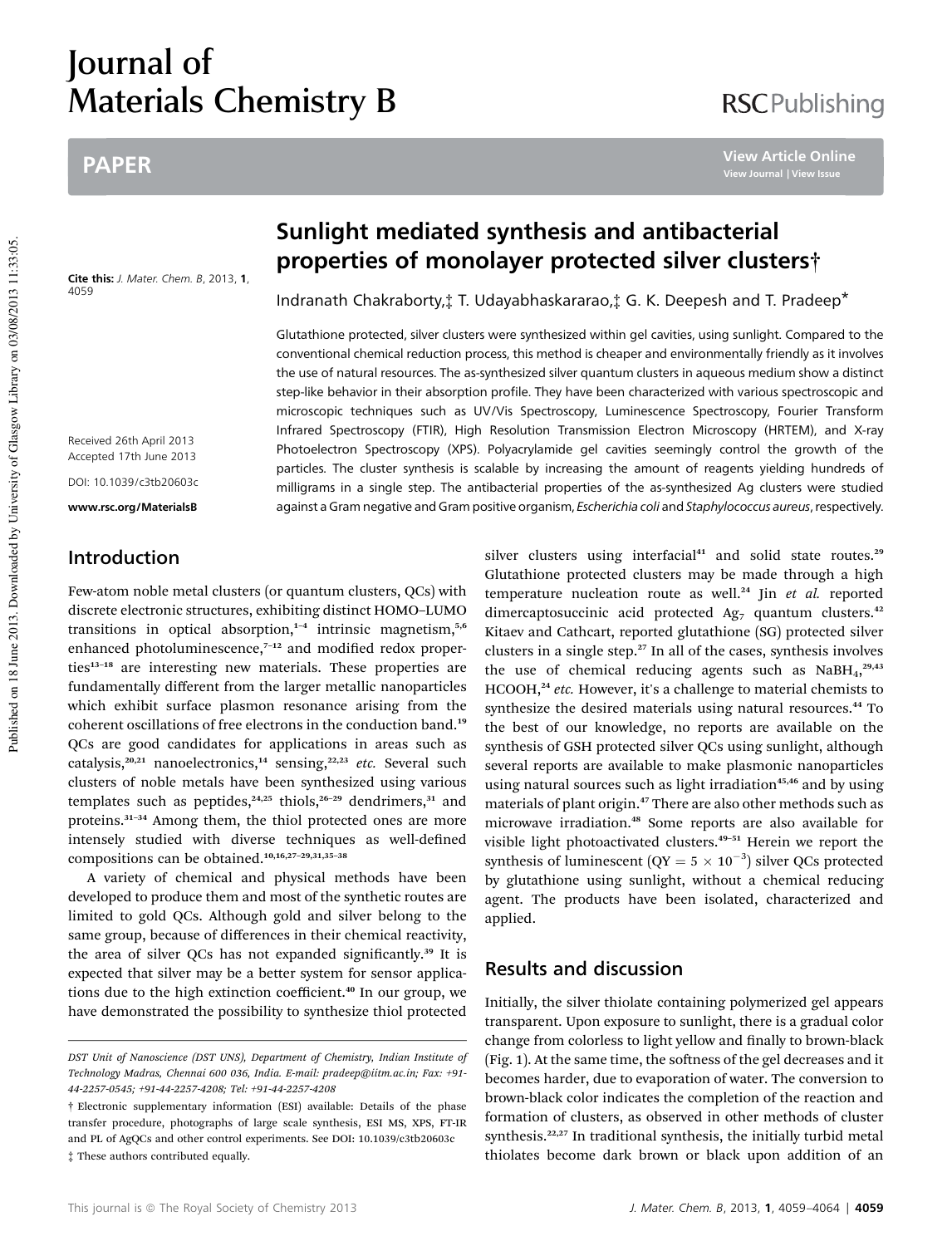

Fig. 1 (I) Photograph of the polymerized form of acrylamide gel along with oligomeric Ag(I)SG, taken in a Petri dish. (II), (III), (IV), (V) and (VI) are photographs corresponding to the exposure to sunlight at different time intervals of 5 min, 30 min, 1 h, 3 h, and 6 h, respectively. The Petri dish was placed on white paper with the label, 'Ag' printed on it. Note the change in transparency from (I) to (VI). The gel shrinks upon irradiation as water evaporates and the dry gel is detached from the Petri dish.

external reducing agent such as sodium borohydride, due to the formation of clusters or nanoparticles. Fig. 1 shows the evolution of cluster formation with the duration of light exposure as manifested by the change in color of the gel. All the images were collected from the same Petri dish. During the progress of the reaction, the transparency of the gel was reduced and finally the gel became opaque due to cluster formation (Fig. 1). In a typical synthesis, we make about 70 mg of the cluster powder following the procedure outlined in the Experimental section.

This method was scalable to make hundreds of milligram quantities of AgQCs in a single step, by increasing the amount of reagents used in the reaction. For larger scale synthesis, 50 mL of the acrylamide gel solution was used and the reagents necessary for polymerization along with  $Ag(i)SG$  were taken in a 3 ft  $\times$  2 ft glass tray and the polymerization was started. The tray was irradiated to make the clusters. Photographs of the process are given in Fig. S2.†

When the cluster formation is complete, a flake-like gel appears as shown in Fig. 2 (inset I). For extraction of the clusters, 50 mL of water was added to the final hard gel and the solution was kept at 20 °C for 1 hour (Fig. S3†). Clusters were extracted with water while a colorless gel residue settled at the bottom. A peak at 480 nm (2.58 eV) and a shoulder at 650 nm (1.9 eV) were observed in the UV/Vis spectrum of the cluster (Fig. 2). The cluster in water showed a dominant step-like behavior, typical of this size regime, indicating that the material was composed of a few atoms. Note that the silver cluster synthesized by Kitaev and Cathcart<sup>27</sup> shows similar absorption peaks and they had suggested the possibility of a 25 atom core. The absorption profile also matches that of the cluster (band 6) reported by the Bigioni group.<sup>43</sup> Our group has also reported a silver cluster (GSH protected) with similar absorption features.22,29 As the plasmon resonance feature around 400 nm is absent in the spectrum, it is clear that larger silver nanoparticles are absent and the spectrum is similar to that of



Fig. 2 UV/Vis spectrum of as-synthesized AgQC. Dominant spectral peaks at 480 nm and 650 nm are marked on the enlarged optical spectrum. Insets: (I) photograph of the gel templates containing silver clusters after exposure to sunlight for 6 h. (II) Extracted clusters which are readily soluble in water whereas the gel was insoluble and the solution appears dark brown in color. (III) Upon dilution 1000 times, the solution appears reddish brown and the spectrum is shown as the main figure.

molecules.<sup>29</sup> This is also supported by TEM measurements (see later). The cluster in water is stable for several months without change in its absorption peaks. Clusters in high concentrations appear to have a brown-black color (Fig. 2II) but upon 1000 times dilution, the color becomes reddish brown (Fig. 2III). Time dependent profiles show that the process of reduction is slow and it takes nearly 6 h to get AgQCs. In the initial stages of the reaction, a broad peak at 480 nm appeared (1 h), which became narrow with time and increases in intensity. No observable changes in absorption profiles and peak intensities were seen even after 6 h of irradiation time. The evolution of peaks within 6 h indicates that it is a slow reaction. Time dependent UV/Vis for the evolution of cluster is given in Fig. S4.† Clusters appear as tiny dots in the TEM image (Fig. S5†). Smaller clusters coalesce upon high energy electron beam exposure and nanoparticles of larger dimension are observed. In view of this, a large size distribution (Fig. S5†) from 0.5 to 3 nm was found with an average size distribution of 1.6 nm. This kind of electron-beam induced coalescence was seen earlier.<sup>52</sup> Such coalescence is reduced when the protection is better, for example with a silica coating.<sup>53</sup>

The cluster exhibits luminescence at 710 nm at all (395, 440 and 518 nm) excitation wavelengths (Fig. 3I). The emission and excitation is comparable with the cluster reported by our group.<sup>22</sup> In view of the specific optical absorption and emission features and due to the fact that no nanoparticles are seen in the TEM image, we conclude that monolayer protected silver clusters are formed in the synthesis.

The thiolate form of the glutathione being attached to cluster core is supported by XPS (Fig. 3II). The XPS survey spectrum of the clusters shows all the expected elements (Fig. S6†). Ag  $3d_{5/2}$  (BE of 368.1 eV) supports the Ag(0) state (Fig. 3II). Note that there is not much difference in BE between Ag(0) and Ag(1) states. The S  $2p_{3/2}$  BE is thiolate-like and a value of 162.0 eV is observed (Fig. S7 $\dagger$ ). An additional S 2 $p_{3/2}$  peak at 164.1 eV observed upon peak fitting may be due to other ligand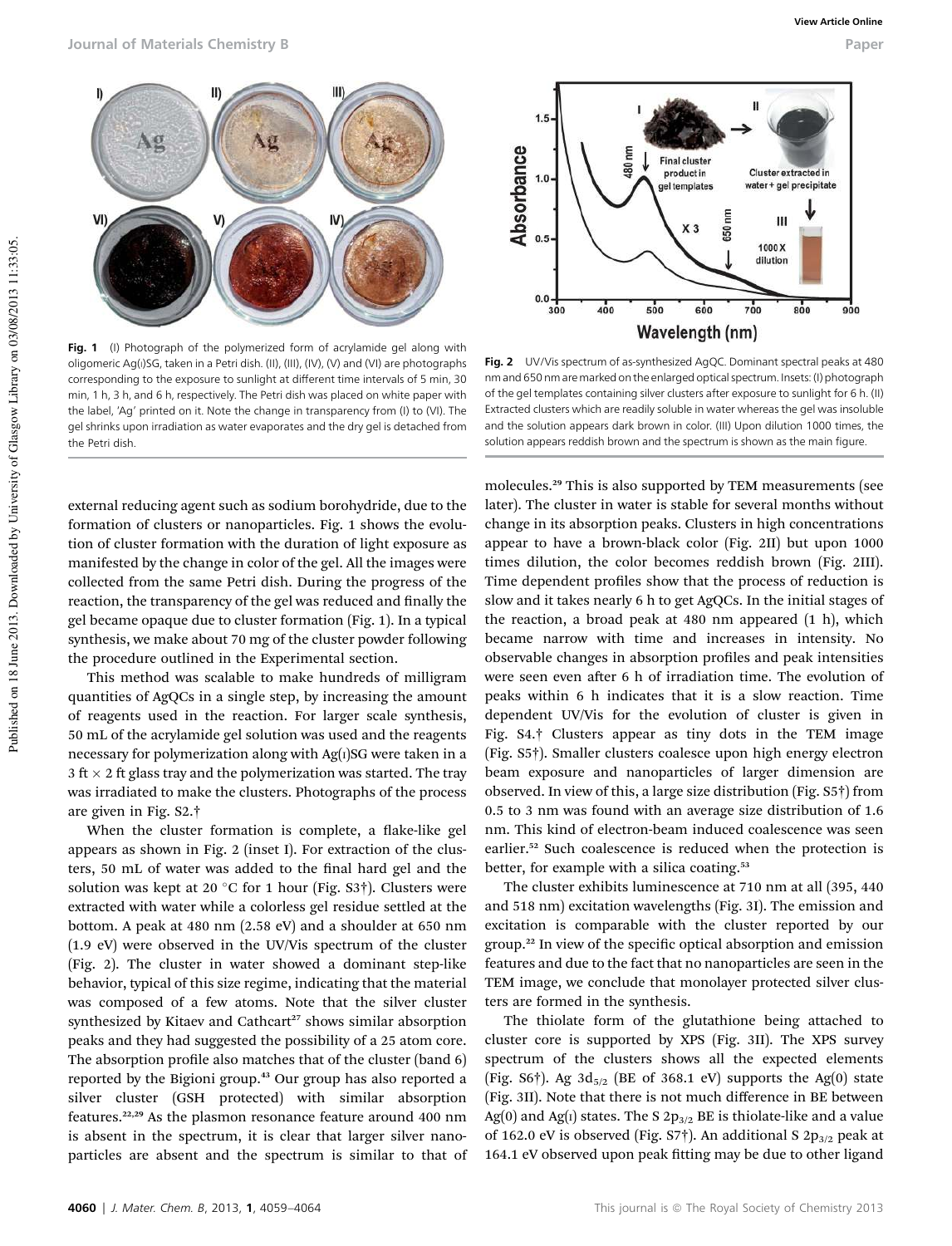

Fig. 3 (I) Luminescence spectra of the as-synthesized cluster, which show three excitation wavelengths and all of these give emission at the same wavelength. (II) X-ray photoelectron spectrum of the cluster in the Ag 3d region. The corresponding peaks are assigned. The peaks are fitted with spin–orbit split components.

binding sites or X-ray induced damage of the monolayer.<sup>54</sup> IR spectrum of the cluster shows that the cluster is connected to glutathione through the thiolate link (Fig. S8†). The S–H stretching at  $2552 \text{ cm}^{-1}$  of glutathione is absent in the case of the cluster. Electrospray ionization mass spectrometry (ESI MS) analysis (in negative mode) was performed to discover the composition of the cluster but we could see only some fragmented ions with good isotopic distribution (Fig. S9†). The peaks corresponding to *m*/*z* 933 and 1443 were assigned to  $\mathrm{Ag_3(SG)_2}^+$  and  $\mathrm{Ag_4(SG)_3}^+$ . Upon a closer view, another peak with a difference of *m*/*z* 22 was seen for both the cases which could be attributed to replacement of Na in place of H. Matrix assisted laser desorption ionization mass spectrometry (MALDI MS) did not yield molecular ion signatures, similar to the glutathione protected clusters reported before.<sup>39</sup> Efforts are in progress to find the composition of the cluster. The tiny quantities of the polymeric gel remaining with the cluster seem to prevent it from creating intact ions in the gas phase. ESI MS analysis of silver cluster has been difficult in a number of cases.<sup>39</sup>

We also performed several experiments by exposing the sample to sunlight under different filters. Red, blue, green and yellow filters were used to allow specific light to be exposed to the sample. Depending on the filter used in the synthesis, these clusters are labeled  $C_W$ ,  $C_R$ ,  $C_B$ ,  $C_G$  and  $C_Y$  (W, R, B, G and Y refer to without filter, with red, blue, green and yellow filters, respectively). The clusters formed were extracted into water. Variation in the absorption profiles were observed by varying the filter as shown in Fig. 4. At the same time, some similarities were also there, like the 480 nm peaks appeared for both the  $C_W$ and  $C_R$  cluster, but with different width. All these clusters show luminescence in the red region. Their QY is of the order of  $10^{-3}$ . Clusters exhibit significant differences in their excitation and emission profiles. Excitation and emission spectra for  $C_W$ ,  $C_R$ ,  $C_B$ ,  $C_Y$ ,  $C_G$  clusters are given in Fig. S10.† As these clusters are protected with glutathione which is a dicarboxylic acid, it is possible to connect the polar end of the quaternary ammonium salts so that the resultant cluster is soluble in organic solvents. This kind of phase transfer helps in the exploration of properties of the clusters in both organic and aqueous phases.<sup>55</sup> The procedure for phase transfer is given in the ESI.† The absorption profiles of phase transferred clusters are not changed. Luminescence still remained as in the case of the parent



Fig. 4 (I) UV-Vis spectrum of the AgQCs synthesized using various filters: without filter (C<sub>W</sub>), blue (C<sub>B</sub>), red (C<sub>R</sub>), yellow (C<sub>Y</sub>) and green (C<sub>G</sub>). (II) Photographs of AgQC clusters under visible light (b and a1) and UV light (a and b1), before (a and b) and after (a1 and b1) phase transfer.

clusters indicating that the cluster core is intact even after phase transfer. Photographs of the  $C_W$ ,  $C_R$ ,  $C_B$ ,  $C_Y$  and  $C_G$ clusters in water and toluene before and after phase transfer in both ambient and UV light are given in Fig. 4II(a, a1, b and b1). These results confirm the fact that the cluster formation is highly dependent on the photon energy.

Several control experiments were done to understand the formation and to improve the yield of the cluster. The same reaction in the absence of sunlight does not produce clusters, showing the importance of light exposure for the synthesis (Fig. S11†). A Petri dish containing polymerized acrylamide gel with  $Ag(i)SG$  was kept in sunlight but covered with aluminum foil so that there was no light penetration while there was heat input. After 6 h of exposure, there was no observable color change during the reaction (Fig. S12†). This ruled out the possibility of any thermal effect in cluster synthesis. Upon exposure of aqueous oligomeric Ag( $I$ ) SG to sunlight, (Fig. S13 $\dagger$ ) silver clusters were not formed. It shows featureless UV/Vis spectra which resembled the spectrum of oligomeric  $Ag(i)SG$ (figure not shown). In the absence of gel polymerizing agent (APS and TEMED), clusters were formed but optical features were not prominent. The photographs and UV/Vis spectra of cluster, synthesized without gel precursors are given in Fig. 5I.

In another experiment,  $Ag(i)SG$  was placed in acetonitrile and exposed to sunlight for 8 h (Fig. S14†). A color change from blackish powder to reddish brown powder occurred indicating the reduction of silver. The final powder was insoluble in



Fig. 5 (I) Inset (1 to 6) are photographs of AgQC synthesized without gel precursors (APS and TEMED) at different time intervals of exposure to sunlight, starting form initial to 6 h. UV/Vis spectrum of AgQC cluster extracted from 4. (II) UV/Vis spectra of AgQC synthesized in different media. Among them, acetonitrile shows enhanced intensity. The presence of gel as impurity in the product leads to increased background in some samples.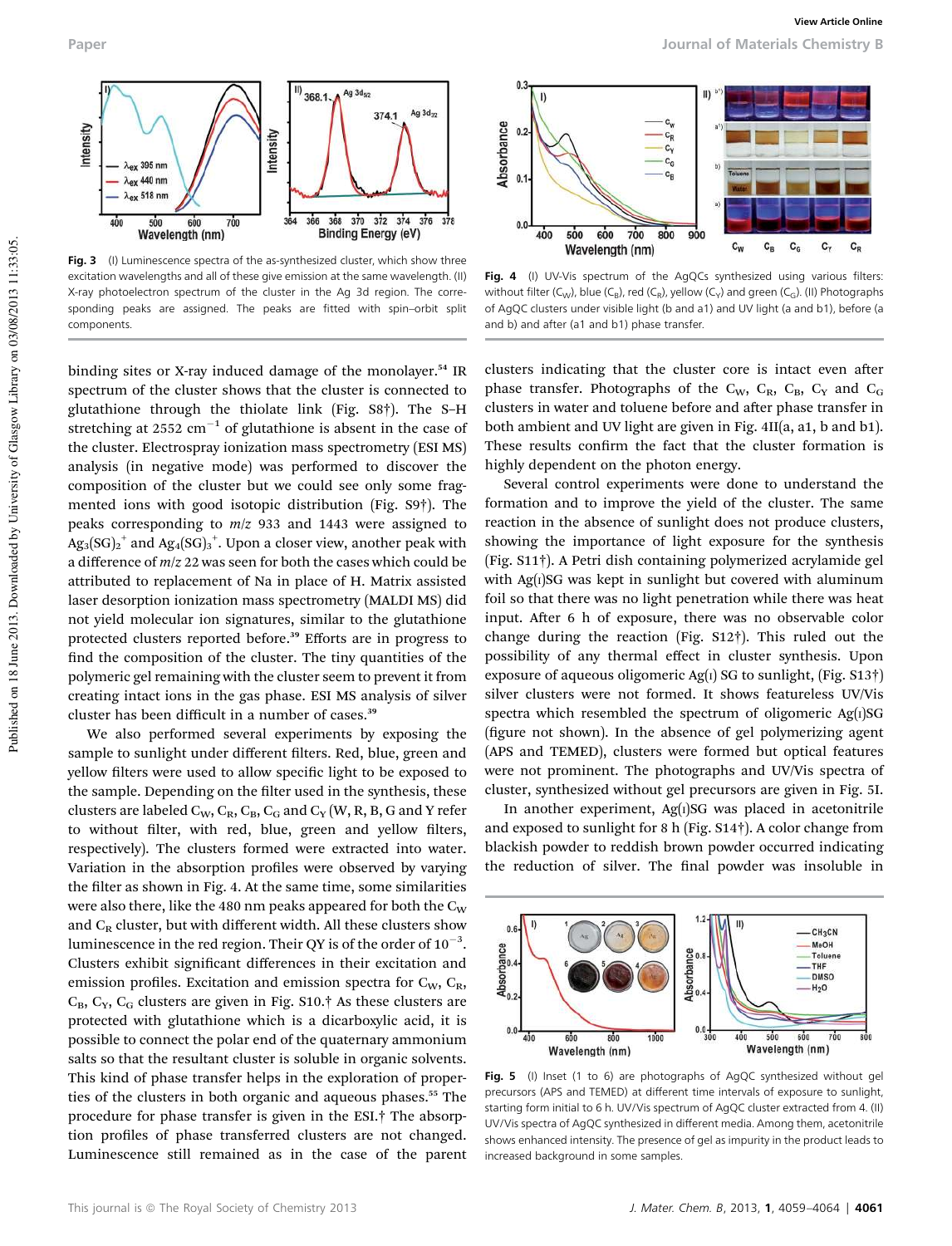acetonitrile but dispersible in water. UV/Vis spectrum of the sample in aqueous medium showed a surface plasmon resonance at 400 nm indicating the formation of silver nanoparticles (Fig. S14†). In the case of acetonitrile, the growth step was not controlled so it produces nanoparticles, whereas in the gel system the growth of clusters was controlled within the gel templates.

A possible mechanism for the formation of the Ag@SG cluster is similar to that reported by Harada and Katagiri<sup>56</sup> where the process involves three main steps, namely photon induced reduction, autocatalytic nucleation and a subsequent growth process (Scheme 1, ESI<sup>†</sup>). The final growth is controlled by the ligand as well as the gel cavity available. Several other aspects such as temperature and photon energy will also have an influence on the cluster formation. It is known that the quantum efficiency of absorption (number of photons absorbed/total number of photons) is an important factor in the conversion of  $Ag(i)$  to  $Ag(0)$ . This can be improved by choosing a given solvent in the photochemical reaction so that the liquid phase proceeds under the influence of the solvent cage.<sup>57</sup> So, the mechanism of photoreduction by using a solvent as a cage is assumed to be electron transfer from the solvent molecule to the silver ion:  $(Ag^+, ROH/NH_2/CN)_{cage} + hv \rightarrow (Ag, ROH^+/NH_2^+)$  $CN^{+}$ <sub>cage</sub>.<sup>57</sup> Cluster formation is initiated by the photons of sunlight, through the influence of the solvent cage and then through a autocatalytic nucleation process,<sup>58</sup> further growth happens as described above.

Various solvents such as toluene, acetonitrile, tetrahydrofuran and dimethyl formamide were taken on top of the reaction medium (polymerized gel +  $Ag(i)SG$ ) and exposed to sunlight (Fig. S15†). This was to check the effect of solvent properties on cluster synthesis. Variations in their absorption profile were observed as the extent of cluster formation was different for each solvent (Fig. 5II). The product obtained in acetonitrile shows better intensity compared to all other solvents. This supports our earlier argument that  $CH<sub>3</sub>CN$  can facilitate the photochemical reduction of silver. This synthetic method is extendable to get clusters protected with other ligands such as mercaptosuccinic acid (Fig. S16†) and cysteine (Fig. S17†). The possibility of obtaining gold clusters was also checked (Fig. S18†).

The antibacterial activity of monolayer protected AgQCs was evaluated against a Gram negative organism, *Escherichia coli* (Fig. 6) and Gram positive organism, *Staphylococcus aureus* (Fig. S19I†). The result shows that the AgQCs were more active against *E. coli* than towards *S. aureus*. The average diameter of the zone of inhibition for *E. coli* was about 12, 14, 16 and 19 mm, respectively for 10, 20, 30 and 40 mL of synthesized AgQCs. For *S. aureus* (Fig. S19I†), the inhibitory effect was mild when compared to *E. coli*. Here, the diameter of the zone of inhibition was found to be 11, 12, 14 and 16 mm for the 10, 20, 30 and 40 µL of AgQCs, respectively. A solution-based study (Fig. S19II and III†) also shows similar results to those we got for the diffusion method where we could see that AgQCs are much more effective against Gram negative bacteria compared to Gram positive ones. With an increase in cluster concentration, the antibacterial effect also increases, so it is a concentration



Fig. 6 The antibacterial activity of (I) monolayer protected AgQCs compared with (II) glutathione, (III) Ag(I)@SG, (IV) Au<sub>25</sub>@SG and (V) Ag@SG nanoparticle. In all the cases, Petri dishes of 2.5 cm diameter and Escherichia coli bacteria (ATCC 8739) were used.

dependent phenomenon. Experiments using glutathione, Ag(I) SG complex and  $Au_{25}(SG)_{18}$  clusters do not show any zone of inhibition which confirms that the antibacterial activity is due to the AgQCs alone. The mechanism of the antibacterial properties can be understood from a recent report of Alvarez *et al.*<sup>59</sup> The fast internalization of silver nanoclusters may be one of the reasons for this activity. The other possibility is the enhanced release of silver ions from the clusters which happens as a result of the following equations.

$$
4Ag(0) + O_2 \rightarrow 2Ag_2O \tag{1}
$$

$$
2\text{Ag}_2\text{O} + 4\text{H}^+ \rightarrow 4\text{Ag}^+ + 2\text{H}_2\text{O}
$$
 (2)

The consequent antibacterial action makes the structural changes which result in cell death. $60,61$  It is also known that Ag nanoclusters interact with sulfur containing proteins which in turn affects the cell viability.<sup>62</sup> Glutathione protected nanoparticles does not show any antibacterial effect which proves the earlier argument of fast silver ion release from clusters in comparison to nanoparticles.<sup>59</sup>

### Conclusion

In summary, we have demonstrated sunlight-induced formation of silver clusters starting from silver thiolate complexes, in suitable gel templates. The as-synthesized AgQCs were extracted into water and made into fine powders using freeze drying. Gel templates were chosen in such a way that they were insoluble in water. AgQCs show step-like features in optical absorption spectrum as well as intense emission in the luminescence spectrum. The cluster formation is sensitive to solvents and ligands. We have demonstrated cluster formation with glutathione as the ligand. A similar method can also be used for gold clusters. These clusters can be phase transferred from aqueous to organic medium. The clusters show enhanced antibacterial action in comparison to plasmonic nanoparticles protected with glutathione.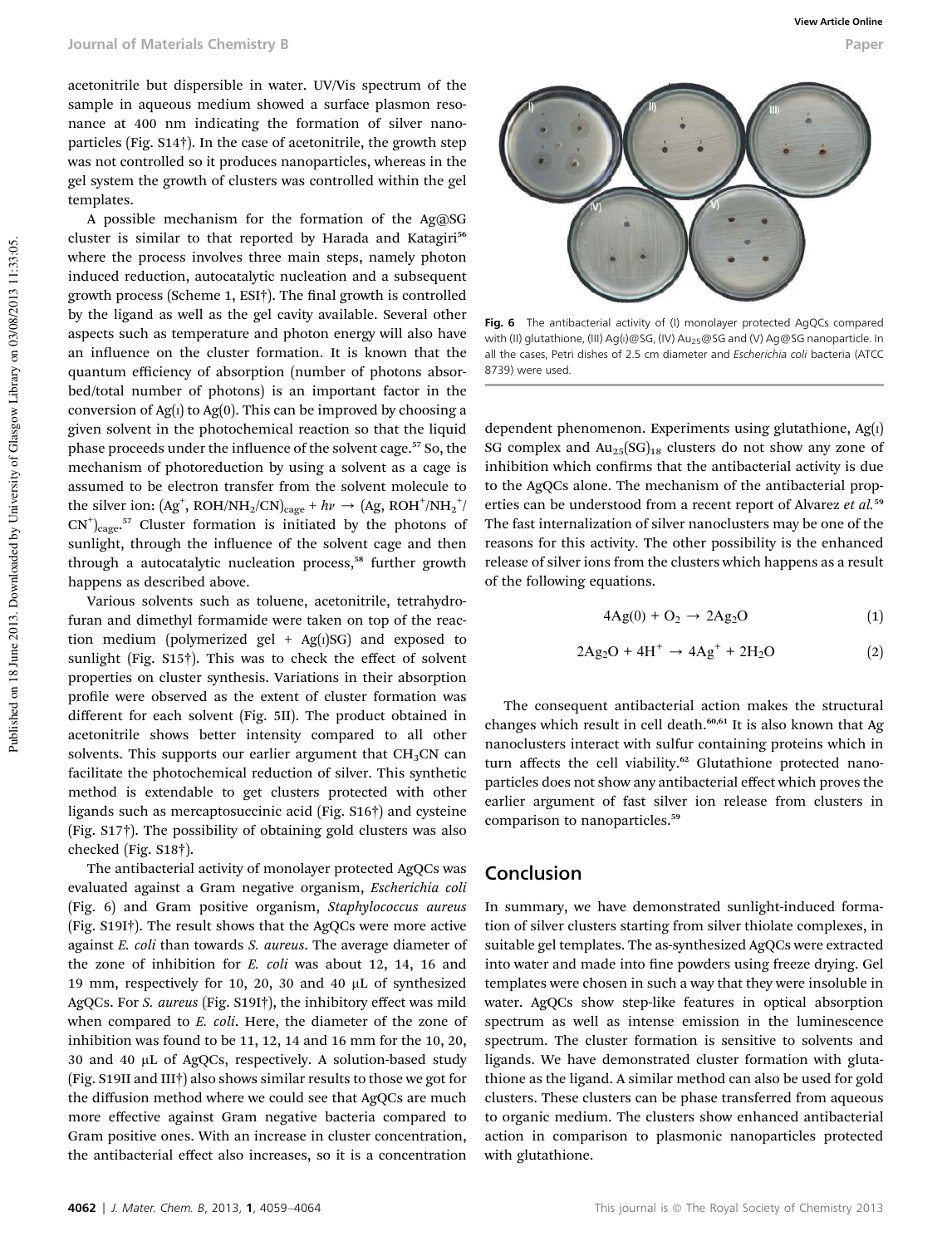### Experimental section

#### Chemicals

All the chemicals were commercially available and were used without further purification. Silver nitrate  $(AgNO<sub>3</sub>, 99%)$ , glutathione (GSH, 97%), methanol (GR grade), acrylamide (AR grade), *N,N*'-methylenebisacrylamide (BIS) (AR grade), ammonium persulfate and *N*,*N*,*N*<sup>,</sup>,N<sup></sup>-tetramethylethylene diamine (TEMED) were purchased from SRL Chemical Co. Ltd., India. Solvents, ethanol (HPLC grade, 99.9%, Aldrich), methanol (HPLC grade, Aldrich), dichloromethane (HPLC grade, 99.9%, Aldrich) were used as received.

#### Synthesis

A well-known gel, acrylamide:bisacrylamide was used to control the growth of AgQCs. Gel solutions were synthesized similar to the method reported from our group<sup>22</sup> with slight modification in the concentrations of the thiol. In a typical synthesis, 10 g of acrylamide and 0.75 g of bisacrylamide were dissolved in 50 mL of water and sonicated to get a clear solution (which was stored at 10 $\degree$ C and used as stock solution). 47 mg of silver nitrate and 110 mg of GSH were added to 1 mL of 1 M NaOH; the resultant mixture was sonicated until the solution color changes from turbid to clear pale yellow which is due to the formation of oligomeric silver thiolate. 3 mL of the former solution was poured into a Petri dish which contains 1 mL of silver thiolate and the two were mixed well to form a uniform solution. Then  $30 \mu$ L of APS (0.1%) and 20  $\mu$ L TEMED were added to initiate the polymerization. Upon keeping the sample without disturbance, polymerization and formation of the gel was visible after 15-20 min. The sample was kept under sunlight for 6 hours (starting at 9 am, in open air) to yield AgQCs. Chennai, during the period of the experiment (June–December 2011), was sunny for most of the days (average temperature 28  $^{\circ}$ C). Formation of AgQCs was visible by a change of color from colorless to black-brown. Addition of 10 mL water to the gel results in the extraction of the cluster selectively, leaving gel pieces at the bottom. These were separated from the cluster solution through filtration, followed by centrifugation. The final cluster solution was subjected to freeze drying to yield a powder sample. The cluster was phase transferred to the organic medium to observe its enhanced luminescence properties (ESI, Fig. S1†).

Ag@SG nanoparticles were made with  $AgNO<sub>3</sub>$  (47 mg) and GSH (110 mg in 50 mL water) followed by rapid addition of NaBH<sub>4</sub> (90 mg in 12.5 mL water). It was further purified by ethanol washing and dried in Rotavapor.

#### Instrumentation

UV/Vis spectra were measured with a Perkin Elmer Lambda 25 instrument in the range of 200–1100 nm. Luminescence measurements were carried out on a Jobin Yvon NanoLog instrument. The band pass for excitation and emission was set as 2 nm. X-ray photoelectron spectroscopy (XPS) measurements were conducted using an Omicron ESCA Probe spectrometer with polychromatic MgK $\alpha$  X-rays ( $h\nu$  = 1253.6 eV). The samples were spotted as drop-cast films on a sample stub. Constant analyzer energy of 20 eV was used for the measurements. High resolution transmission electron microscopy of clusters was carried out with a JEOL 3010 instrument. The samples were drop cast on carbon-coated copper grids and allowed to dry under ambient conditions. FT-IR spectra were measured with a Perkin Elmer Spectrum One instrument. KBr crystals were used as the matrix for preparing samples.

The bacterial strain, *Escherichia coli* (Gram-negative rod) and *Staphylococcus aureus* (Gram positive) were obtained from the Culture Collection Center (strains used were, ATCC 8739 & MTCC96). The antibacterial activity of the Ag nanoclusters against the organisms were measured using the well-diffusion method. Pure cultures of bacteria were grown in Mueller–Hinton broth (HiMedia, Mumbai, India) at 27 °C on a rotary shaker at 200 rpm. Wells that were 6 mm in diameter were made on the Mueller–Hinton LB plates using a gel puncture. The cultures were swabbed on test media with sterile cotton swabs. About 10, 20, 30 and 40  $\mu$ L of synthesized Ag nanoclusters were added to the well, and then the plates were incubated in an incubator at  $37 °C$  for 12 h. After incubation, the diameter of the inhibition zone was measured. To compare the antibacterial activity, the experiment was repeated using glutathione, Ag(I)@SG, Au25@SG and Ag@SG nanoparticles instead of AgQCs. Sterile distilled water was put in the control well. For the solution phase antibacterial test, sterile test tubes, each containing 2 mL of nutrient broth medium and the desired amount of Ag nanocluster solutions were inoculated with 10  $\mu$ L of freshly prepared bacterial suspension. The tubes were incubated at  $37 °C$  in a rotary shaker at 200 rpm. The bacterial growth was evaluated by measuring the increase of the absorbance at 600 nm at regular intervals for 24 hours in a spectrophotometer.

### Acknowledgements

We thank the Department of Science and Technology, Government of India for constantly supporting our research program on nanomaterials. I. C. Thanks IITM for a research fellowship.

### Notes and references

- 1 C. M. Aikens, *J. Phys. Chem. C*, 2008, 112, 19797–19800.
- 2 Y. Shichibu, Y. Negishi, T. Watanabe, N. K. Chaki, H. Kawaguchi and T. Tsukuda, *J. Phys. Chem. C*, 2007, 111, 7845–7847.
- 3 M. Zhu, C. M. Aikens, F. J. Hollander, G. C. Schatz and R. Jin, *J. Am. Chem. Soc.*, 2008, 130, 5883–5885.
- 4 K. Nobusada and T. Iwasa, *J. Phys. Chem. C*, 2007, 111, 14279–14282.
- 5 Y. Negishi, H. Tsunoyama, M. Suzuki, N. Kawamura, M. M. Matsushita, K. Maruyama, T. Sugawara, T. Yokoyama and T. Tsukuda, *J. Am. Chem. Soc.*, 2006, 128, 12034–12035.
- 6 M. Zhu, C. M. Aikens, M. P. Hendrich, R. Gupta, H. Qian, G. C. Schatz and R. Jin, *J. Am. Chem. Soc.*, 2009, 131, 2490– 2492.
- 7 Y. Bao, C. Zhong, D. M. Vu, J. P. Temirov, R. B. Dyer and J. S. Martinez, *J. Phys. Chem. C*, 2007, 111, 12194–12198.